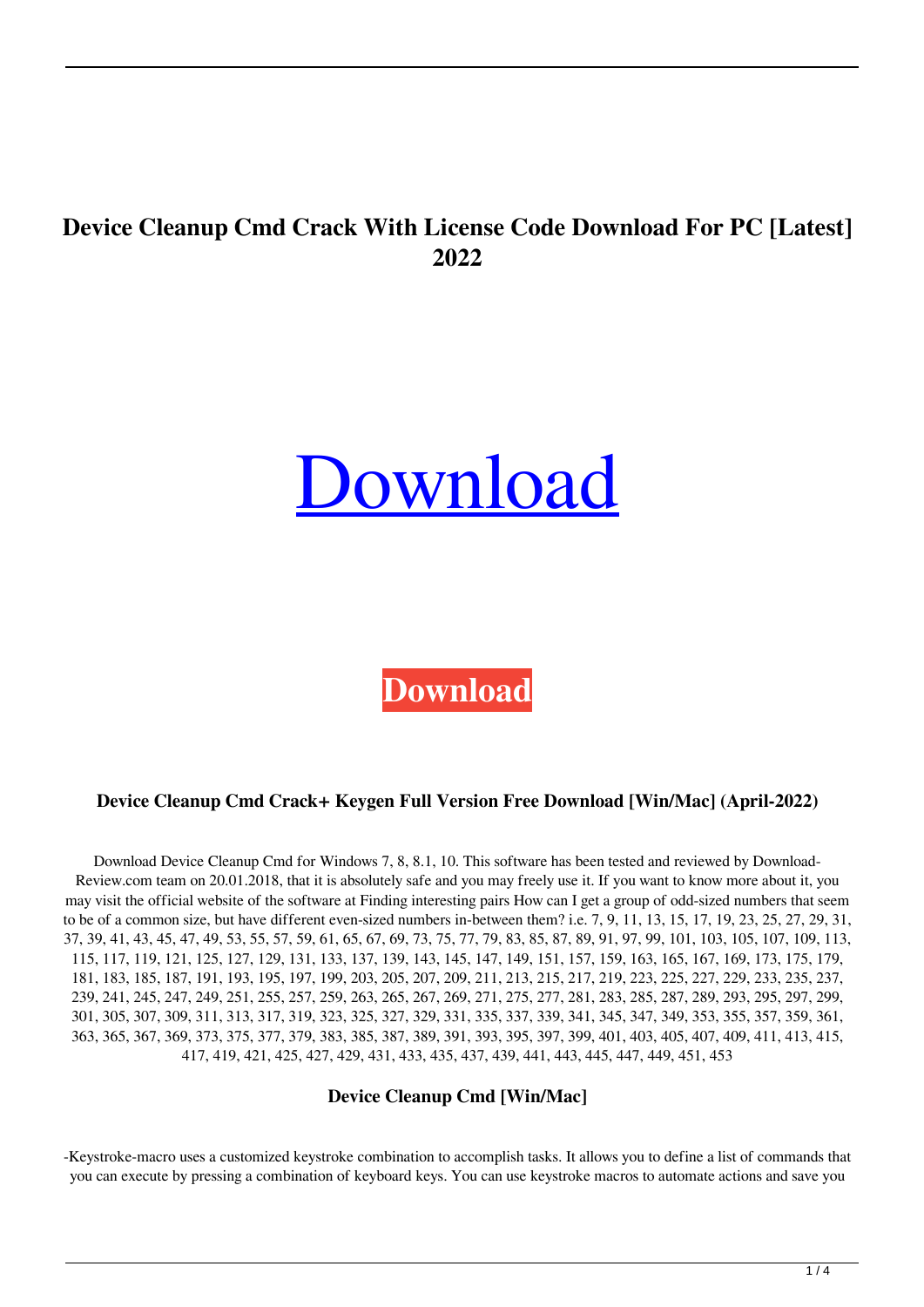time. -Keyboard shortcut-macro can record a custom keyboard combination (a series of keys pressed in a specific sequence) to perform a task. You can use a keyboard shortcut macro to quickly access a folder or to open your favorite web browser, for example. -Keystroke-macro is a program to create custom keyboard shortcuts to perform various operations without the need to memorize complex keystrokes. -Keyboard shortcut-macro allows you to record a combination of keys to perform a task. -In the customizable combo: -When you record a keyboard shortcut-macro, you can define which key is used as the hotkey to perform the action. -How to record keyboard shortcuts-macros -3 easy steps -Click on the "Record" button in the keystroke combomacro to start recording the keyboard shortcut. -Press the hotkey for the combo-macro. -Release the hotkey key and the program will continue recording. -You can repeat this process as many times as you want and you can edit the recording anytime you want. -When you finish recording, you can edit your keyboard shortcut-macro using the "Edit" button. -You can cut, copy and paste the keyboard shortcut combo, remove it, assign a new shortcut, or edit it to your liking. -You can edit the button size, color, opacity, delay and distance for the record function, and more. -Record a hotkey combo to perform any of your tasks. -You can create keyboard shortcuts to any folder, programs, text files, web sites, or to just about anything. -Keyboard shortcuts can be saved in the registry, on the desktop, on any.txt file, or you can export them in a text or CSV format. -After the exported text file has been saved, the hotkey shortcuts are no longer needed so they can be deleted. -When you record a keyboard shortcut, you have the option of choosing a keystroke or a keyboard shortcut. -When you record a keystroke you will have the option of choosing between (^)ALT, CTRL, or SHIFT. -Keystroke-macro will be created 81e310abbf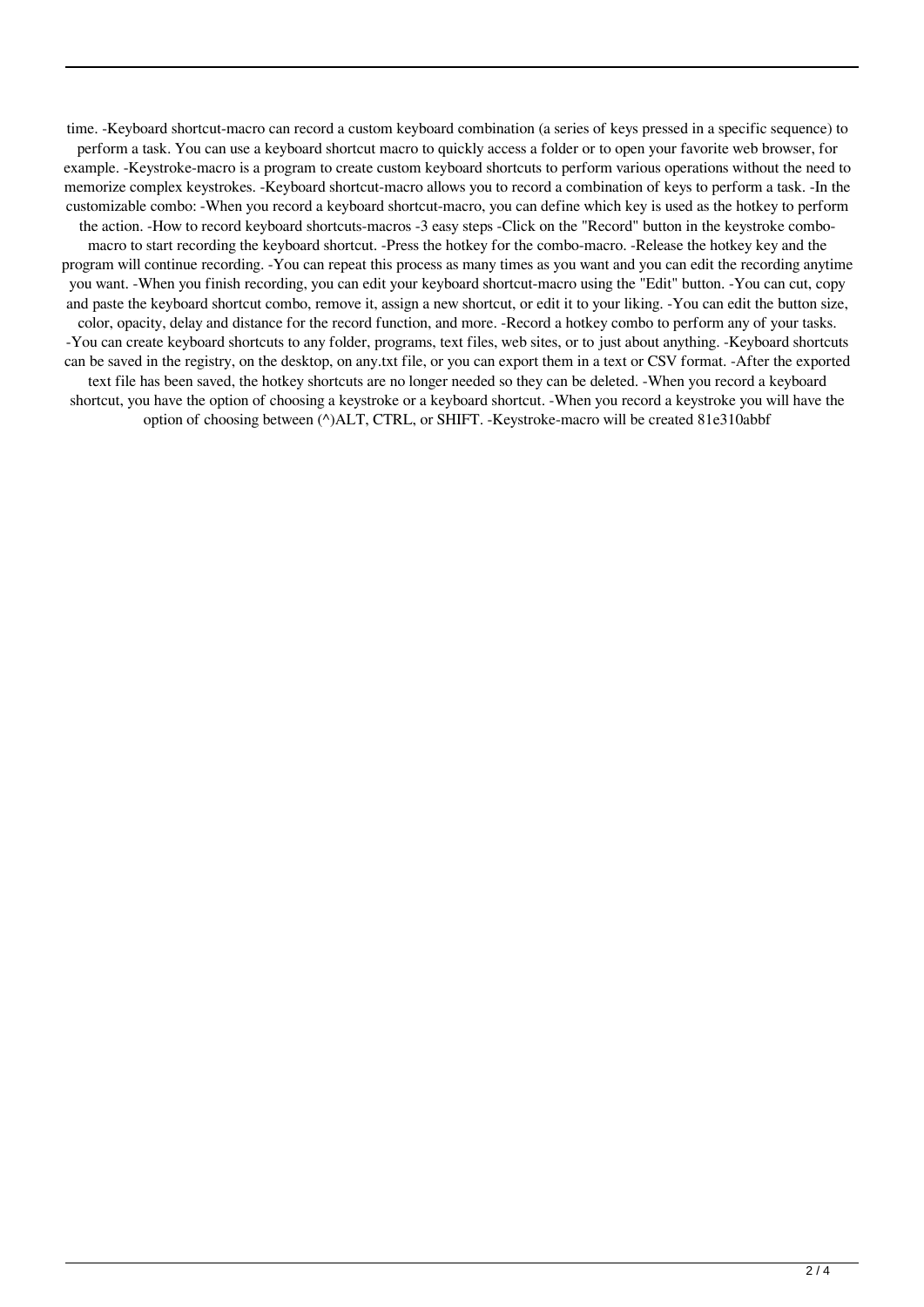### **Device Cleanup Cmd With Full Keygen [Win/Mac]**

The.NET Framework provides Windows-based.NET client applications with a number of various useful classes, methods, and properties that can be accessed via the Framework Integration Interfaces. Most importantly, the Windows Forms, WPF, and UWP components provide us with the DataGrid, DataGridView, and ListView classes that you should use to display data within a Windows Forms application. However, you can achieve many useful things with these interfaces without having to resort to these DataGrid-based controls. For example, you can work with the SerialPort object to connect to various serial devices and perform various tests on them, which is useful in the development of console-based applications. Additionally, you can also display information regarding the system clock on the device or identify whether a device has received an interrupt. In this chapter, we will cover the basics of the Windows Forms, WPF, and UWP DataGrid, DataGridView, and ListView classes, and we will also explore some of their useful properties and methods. Accessing.NET Framework DataGrid, DataGridView, and ListView components There are three classes in the Windows Forms, WPF, and UWP DataGrid, DataGridView, and ListView components package: The System.Windows.Forms.DataGrid class enables you to display multiple, single- or multicolumned, or even mixed grid data sets (both locally and remotely). It provides various methods to determine the number of columns and rows, manipulate the virtual columns and rows, change the column and row headings, and more. The System.Windows.Forms.DataGridView class is similar to the System.Windows.Forms.DataGrid class, and it is the core class of the WPF and UWP components. However, it has the ability to handle a large number of columns and rows, and it enables you to control its virtual columns and rows through various properties and methods. Finally, the System.Windows.Forms.ListView class provides you with the ability to add, remove, and arrange columns and rows to create a customizable list control. SerialPort

Properties To work with serial ports, you should be familiar with the following properties and methods: You can get a reference to a SerialPort object by using the static SerialPort.GetPortNames() method. This method returns an array of strings that identifies the serial ports on the machine. Each string includes the manufacturer of the device and a device ID that

#### **What's New In Device Cleanup Cmd?**

Removes unused devices, and recreates the system device list Optimizes the Windows device tree by deleting unused devices, removes unused drivers, and updates the Windows Registry accordingly Lists all available devices and allows the user to choose which device IDs to clean Filters out devices by IDs and age to make the process as efficient as possible Device Cleanup Cmd System Requirements: Windows 7 or later USB 2.0 port Device Cleanup Cmd Screenshots: Device Cleanup Cmd System Requirements: Windows 7 or later USB 2.0 port Device Cleanup Cmd is a powerful command-line program for Windows.This year, we will celebrate the rich culture of the Japanese language, and we are opening a new forum to host your ideas for the next year of DCCC events. For details on our goals for the year, click here. Goals for 2016 Main Topic – "Japan" In this forum, you can write articles about your country's official language. You can write about the history of this language, or the current status of Japan's language, or where Japanese people live.Q: How do I use a workaround to reorder rasters in ArcGIS 10.0? I am having a problem when trying to reorder raster images in ArcMap. I have a very large number of raster images, each named "RasterB" through "RasterZ". I have a folder with over 20 images of different size. I want to reorder them in the descending order of the name. I used to do this by right-clicking on the raster, choosing "Reorder" and then I would drag the raster up or down. I have tried it with ArcGIS 10.0.1, 10.1, 10.2 and 10.3. When I do it, it does not sort them in descending order but instead creates one image with the name of the first one, one with the name of the second one, etc. So, for example, if I have 3 raster images, they are Raster A, B, and C. They are in ascending order of size, A being the smallest, B being bigger than A, and C being the biggest. I want to reorder them in the order B, C, A. But, when I do this, ArcGIS creates one image with the name of the first raster, then one with the name of the second, then one with the name of the third. So, my results are: Raster A, B, C Raster A, B, C Raster A, B, C How can I do this? A: I am not sure